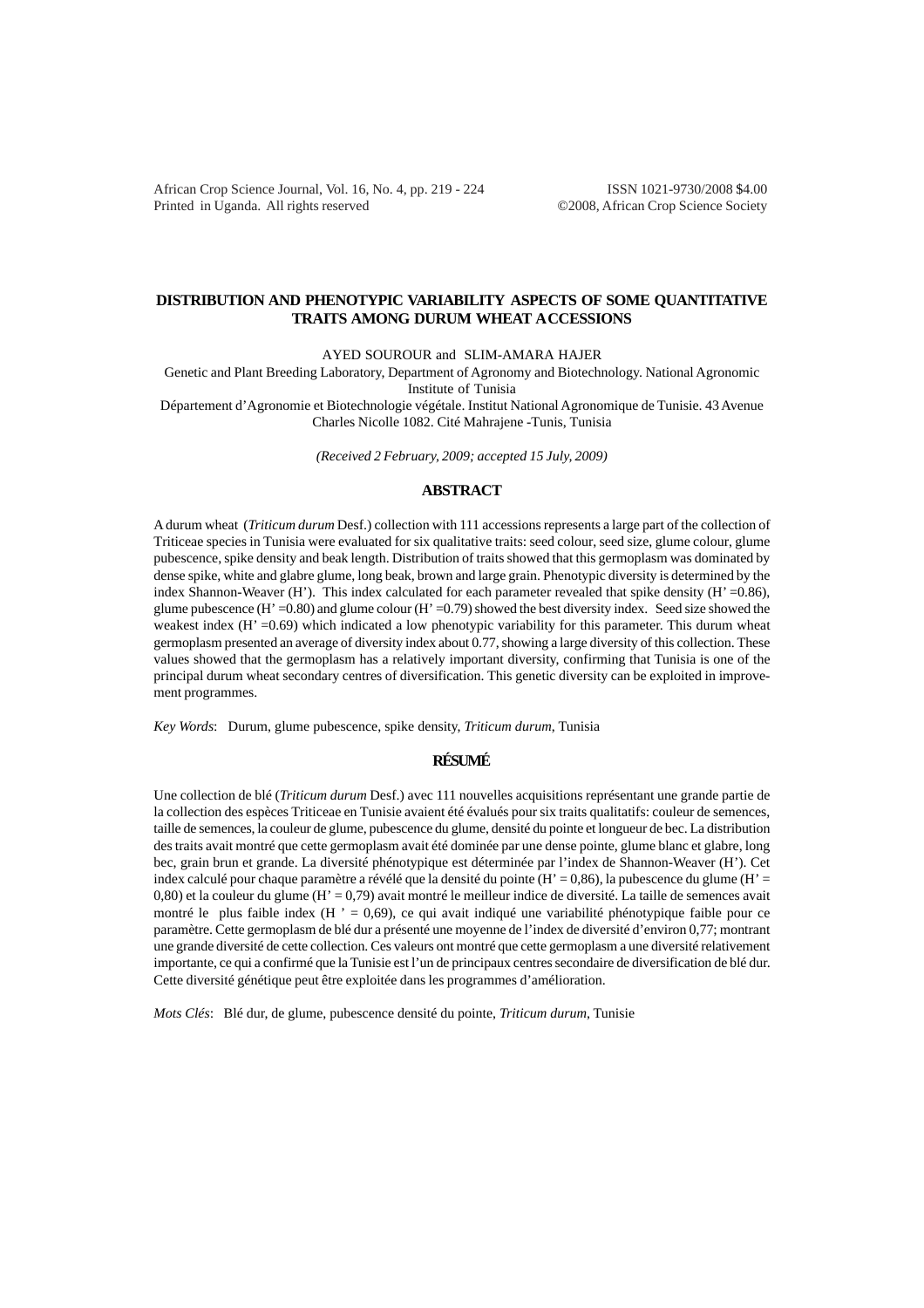#### **INTRODUCTION**

Old cultivars of agricultural crops and local populations are attracting more and more attention from specialists in gene banks, breeding institutions, and research institutes holding and studying germplasm collections. Genetic variation in advanced cultivars is narrowing, and when desirable, gene donors are not found in collections of current cultivars, it is necessary to search for them among old materials and in wild relatives (Devra, 1999). Tunisia, like the other countries of the Mediterranean basin, is an area rich in crop biodiversity because it is characterised by a high diversity of climatic, edaphic and agronomic conditions.

Durum wheat is an important crop providing food and fodder in the world. Several studies on evaluation of indigenous durum wheat germoplasm on the agro-physiological level by quantitative parameters showed a significant richness of Tunisian germoplasm (Daaloul *et al*., 1998; Fakhfak *et al*., 1998; Khereddine *et al.*, 1998). However, there are few reports on genetic variation of landraces of Tunisian durum wheat germoplasm at the morphological and qualitative traits level. The phenotypic diversity can be determined by the index of Shannon-Weaver (H') described by Hutcheson (1970). Similar studies were also made on the world collections of durum wheat landraces (Bechere, 1996; Jaradat, 1992), barley (Porfiri, 1992) and on Aegilops (Holubec, 1992). This work evaluated the phenotypic variability of 111 durum wheat autochton accessions by 6 qualitative parameters.

### **MATERIALS AND METHODS**

A total of 111 accessions durum wheat (*Triticum durum* Desf.) were used for this study: Adjini (3 accessions), Agili (2 accessions), Hamira (3 accessions), Biskri (2 accessions), and Mahmoudi (2 accessions). Others included Media (3 accessions), Sbei (2 accessions), Derbassi (2 accessions), Jeneh Khotifa (3 accessions), Aoudj (1 accession), Bianculida (1 accession), and Bidi (1 accession). Also included were Mekki (1 accession), Real Sorte (1 accession), Souri (1 accession), Swabaa Elgia (1 accession), and Taganrog (1 accession).

All accessions were sown in fields at a seed rate of 120 kg ha<sup>-1</sup>. These accessions were sown each one on 3 lines of 2 m and spacing of 18 cm. At pre-sowing of phosphorus fertiliser (60 kg of  $P_2O_5$  per hectare) was applied and post-sowing for nitrogen (100 kg of ammonitre at 33.5%) with two fractions (lifting and tillering) was applied.

Data were recorded for 6 qualitative characters using Durum Wheat Descriptors IBPGR (International Board for Plant Genetic Resources) (Table 1).

Phenotypic frequency distributions of the characters were worked out for all the materials.

TABLE 1. Qualitatively measured traits

| Characters                       | Code description                                                                                                           |
|----------------------------------|----------------------------------------------------------------------------------------------------------------------------|
| Seed colour                      | 1 White yellow<br>2 White yellow<br>3 Light brown/light red<br>4 Brown/red<br>5 Dark brown/dark red<br>6 Purple<br>7 Other |
| Glume colour<br>Glume Pubescence | 1 White yellow<br>2 Brown/red<br>3 Grey<br>4 Black<br>5 Other                                                              |
| Spike density                    | 0 Absent<br>3 Sparse<br>5 Intermediate<br>7 Dense                                                                          |
| Barbs length                     | 1 Very sparse<br>3 Sparse<br>5 Intermediate<br>7 High/dense<br>9 Compact                                                   |
| Seed size                        | 1 Awnless to very short<br>3 Awnletted<br>5 Intermediate<br>7 Awned<br>9 Long awned                                        |
|                                  | 3 Small<br>5 Intermediate<br>7 Large<br>9 Very large                                                                       |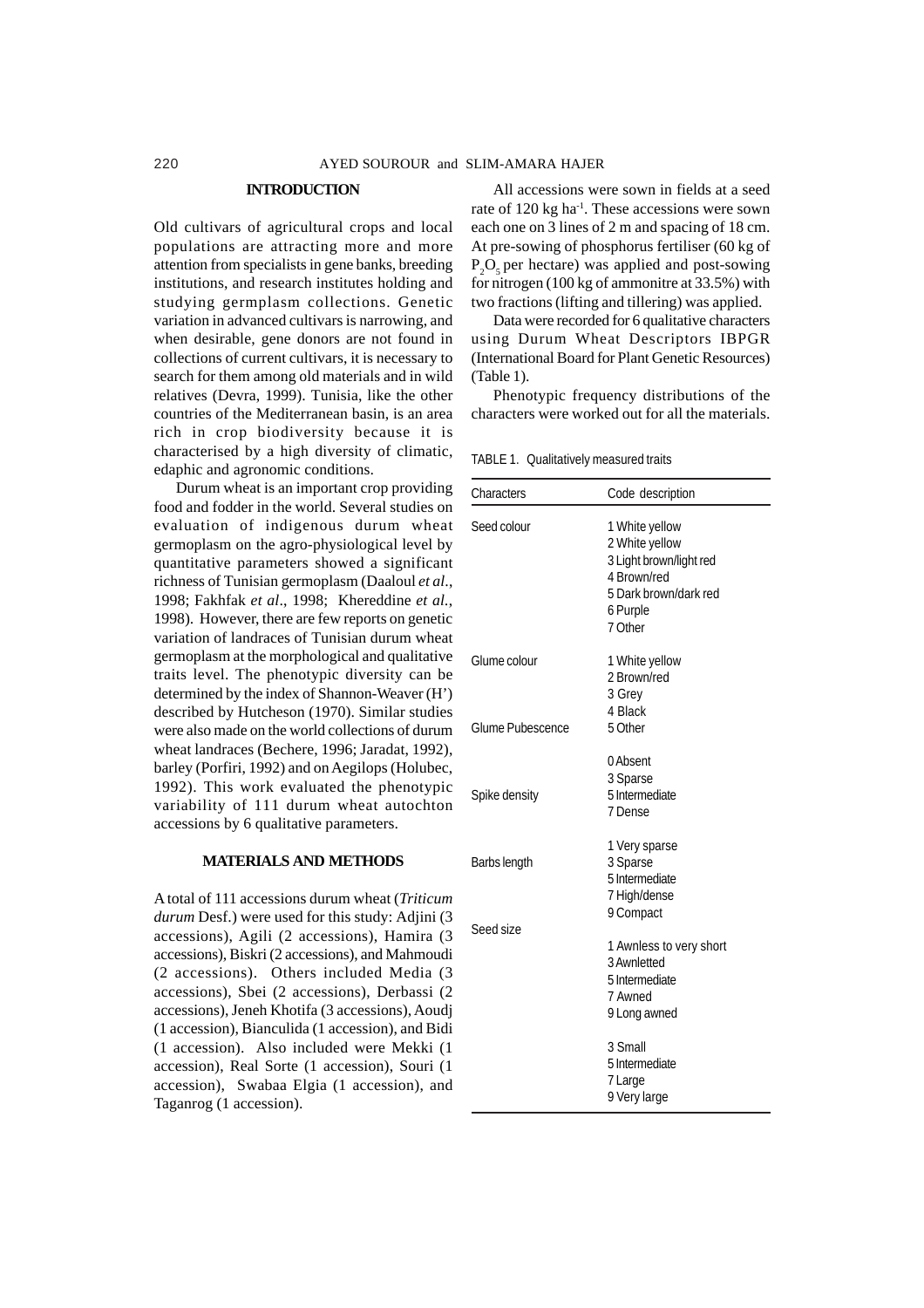The Shannon-Weaver diversity index (H') was computed using the phenotypic frequencies to assess the phenotypic diversity for each character. The Shannon- Weaver diversity index as described by Hutchenson (1970) is given as:

$$
\mathop{H}\limits_{i=1}^n -\Sigma\,p_{_i}. \ln p_{_i}
$$

Where pi is the proportion of accessions in the  $i<sup>th</sup>$ class of an n-class character and n is the number of phenotypic classes for a character. Each value of H' was divided by its maximum value, log n, and normalised in order to keep the values between zero and one.

### **RESULTS AND DISCUSSION**

The distribution of six studied characters is presented in Figure 1. Most accessions showed white  $(61\%)$  or brown  $(27\%)$  glume (Fig. 2). Generally, the accessions with black glumes are rare (Tesfaye *et al*., 1991).

Moreover, 58% of accessions showed glabre glume and 27% had an important glume pubescence (Fig. 3). Hairiness is a monogenically inherited dominant trait (Mcintosh, 1988), and yet its frequency is lower than the recessive allele, suggesting the presence of a selection disadvantage linked to this gene. Although the adaptive significance of glume hairiness is not clearly known, its association with resistance to kernal bunt *(Tilletia indica)* (Warham, 1988) and powdery mildew *(Erysiphe graminis)* (Negassa, 1986), has been reported.

Most of the accessions presented long (49.5%) or intermediate barbs (42.3%). Several authors showed a significant correlation between the presence of the barbs and yield grain of durum wheat (Chhabra and Sethi, 1989; Dali *et al.*, 2003). Indeed, the elimination of the barbs during the emergence phases of spike and the anthesis resulted in a reduction of the yield into grain of 17.31 and 13.49%, respectively.

Moreover, 40% of accessions had an important seed size and 37% with intermediate size. The most abundant glume colours in this collection were brown (40%) and yellow white (29%) (Fig. 4).

Most accessions had high (40%) and intermediate (45%) spike density. Sapegin and Baransky (1922) noted that a compact spike showed resistance to brown rust. The trait is controlled by two nonallelic recessive genes named sc 1 and sc 2 (Goncharov, 1997). Gene sc 1 is responsible for semicompactoid spike and, when complemented by gene sc 2, it forms a compactoid spike in tetraploid wheat. This finding colaborated the suggestions of Daaloul *et al.* (1998) that density spike is more important in relatively cool and wet regions.

The estimates of the Shannon-Weaver diversity index, H' for the six characters are presented in Table 2. For all accessions, the value of H' varied from 0.69 for size seed to 0.86 for spike density. All parameters presented diversity indices higher than 0.60, which showed a large diversity on each parameter. Moreover, this durum wheat germoplasm presented a diversity index about 0.77, showing a relatively important phenotypic diversity of this collection.

A similar study based on 21 morphological and development traits for 132 accessions showed that Jordanie presented a phenotypic diversity index about 0.67 (Jaradat *et al.,* 1992). Moreover, Bechere *et al.* (1996) estimated phenotypic index for Ethiopian germoplasm formed by 24 durum wheat populations at 0.70. The best indices are observed for seed colour  $(H'=0.99)$ , size grain  $(H'=0.96)$  and glume pubescence  $(H'=0.88)$ . The weakest index was noted for spike density  $(H'=0.24)$ . In this study, this trait presented the best index  $(H'=0.86)$ . These values showed that this germoplasm presented a large diversity, which confirmed that Tunisia is one of the principal durum wheat secondary centres of diversification. This genetic diversity can be exploited in improvement programmes.

TABLE 2. Index diversity (H') of each trait

| Measured traits  | H′   |  |
|------------------|------|--|
| Seed colour      | 0.71 |  |
| Seed size        | 0.69 |  |
| Glume colour     | 0.79 |  |
| glume pubescence | 0.8  |  |
| Spike density    | 0.86 |  |
| Barb length      | 0.77 |  |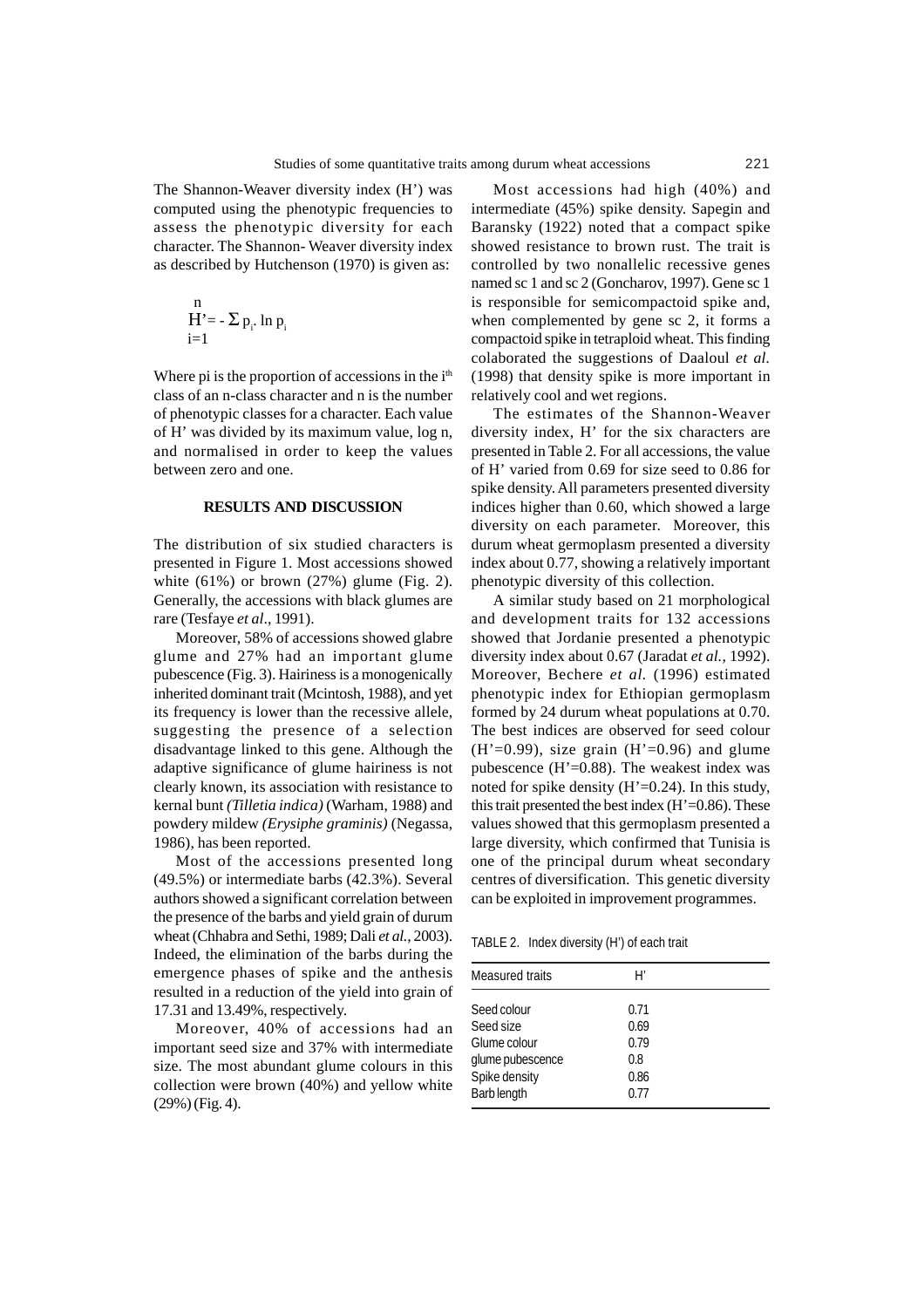

Figure 1. Frequencies distribution of 111 accessions according to glume colour (a), pubescence of glume (b), spike density(c), barb length (d), size (e) and colour (f) grain in a study in Tunisia.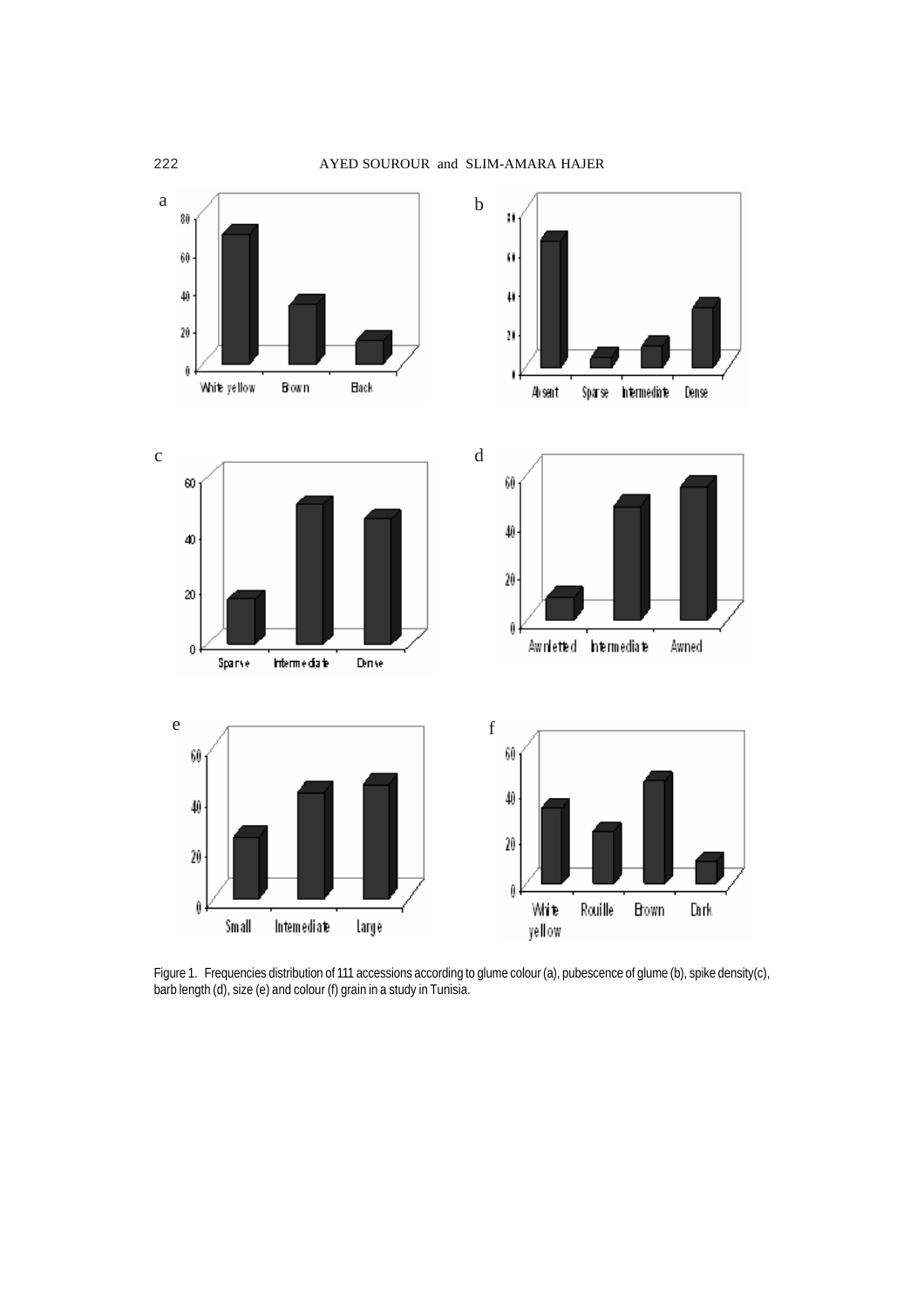

Figure 2. Variation of glume colour (A: Glume White yellow, B: Glume Brown, C: Glume dark)



Figure 3. Different pubescence degree of glume (A: sparse, B: intermediate, C: dense).



Figure 4. Different seed colour of durum wheat.